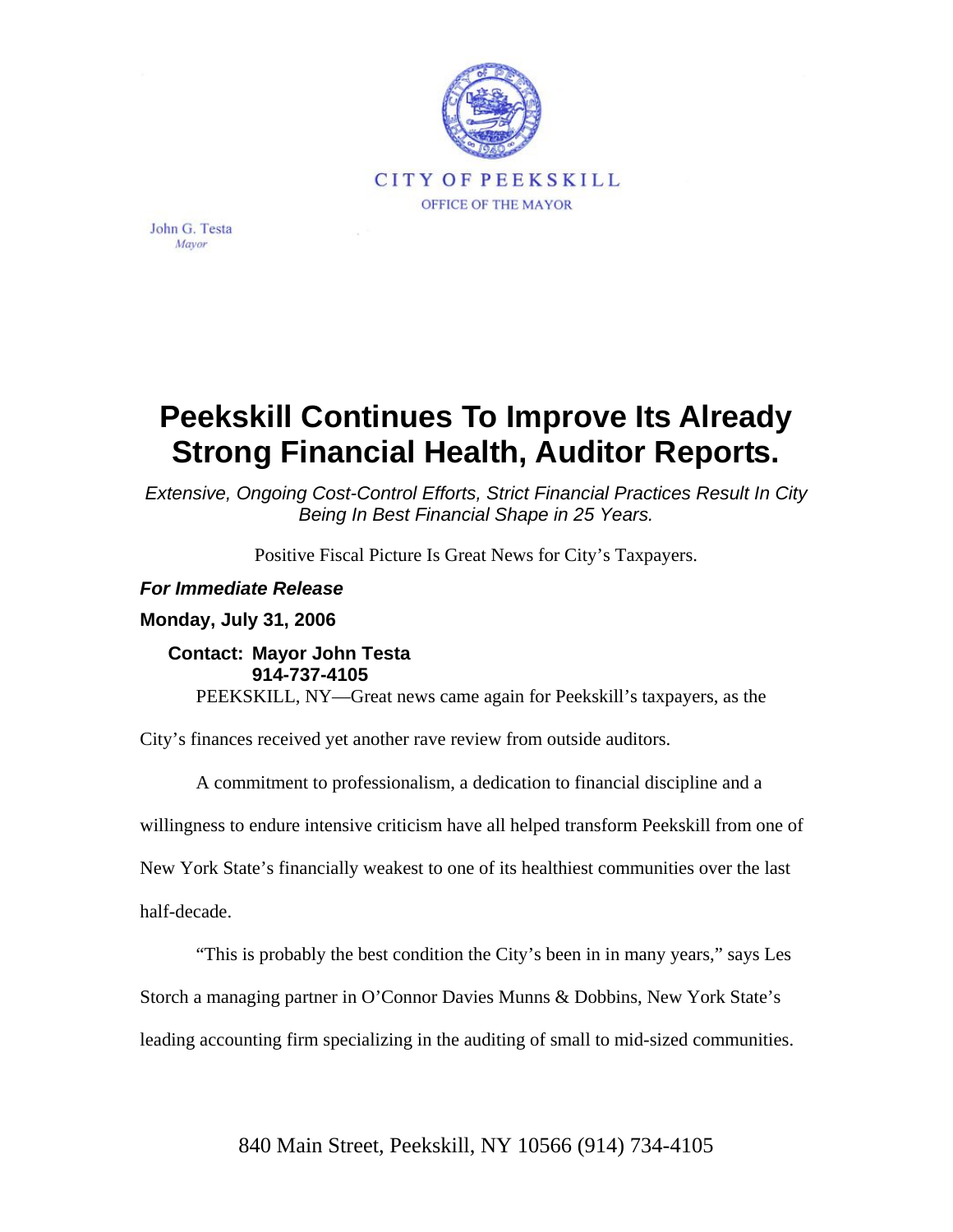Although it is paid by the City, as an auditing firm, the company is legally required to render an independent, unbiased view of the financial state of the City.

"We're in the best financial health in modern times," says Mayor John Testa. "This is great news for the City and its taxpayers. It means our costs will be lower, so we can continue to keep any tax increases under strict control," he says.

Auditors say the City achieved its financial health the old fashioned-way through strict financial discipline and stringent implementation of highly professional policies and practices. These include stringent implementation of everything from tax collection to issuing parking tickets.

"They've been very aggressive on their property tax collection, and collected a lot of old taxes," Storch says. "The City picked up \$500,000 over budget on interest and penalties over real property taxes," he says. "They also under spent their budget by 2%. This created a very significant improvement in the City's fiscal condition."

One of the strongest signs of Peekskill's strong financial situation is the City's fund balance. Near non-existent less than a decade ago, the current fund balance is giving the City immense flexibility and efficiency in everything from paying bills to setting tax rates.

A fund balance is a financial reserve that cities keep to cover both operating expenses and emergency situations. It is the difference between assets and liabilities. Peekskill has steadily increased its fund balance over the last several years, Storch says. "The City's total fund balance has increased from 7.4 million to 10 million dollars," he says. One of the most important categories in any fund balance is the unreserved and undesignated section.

2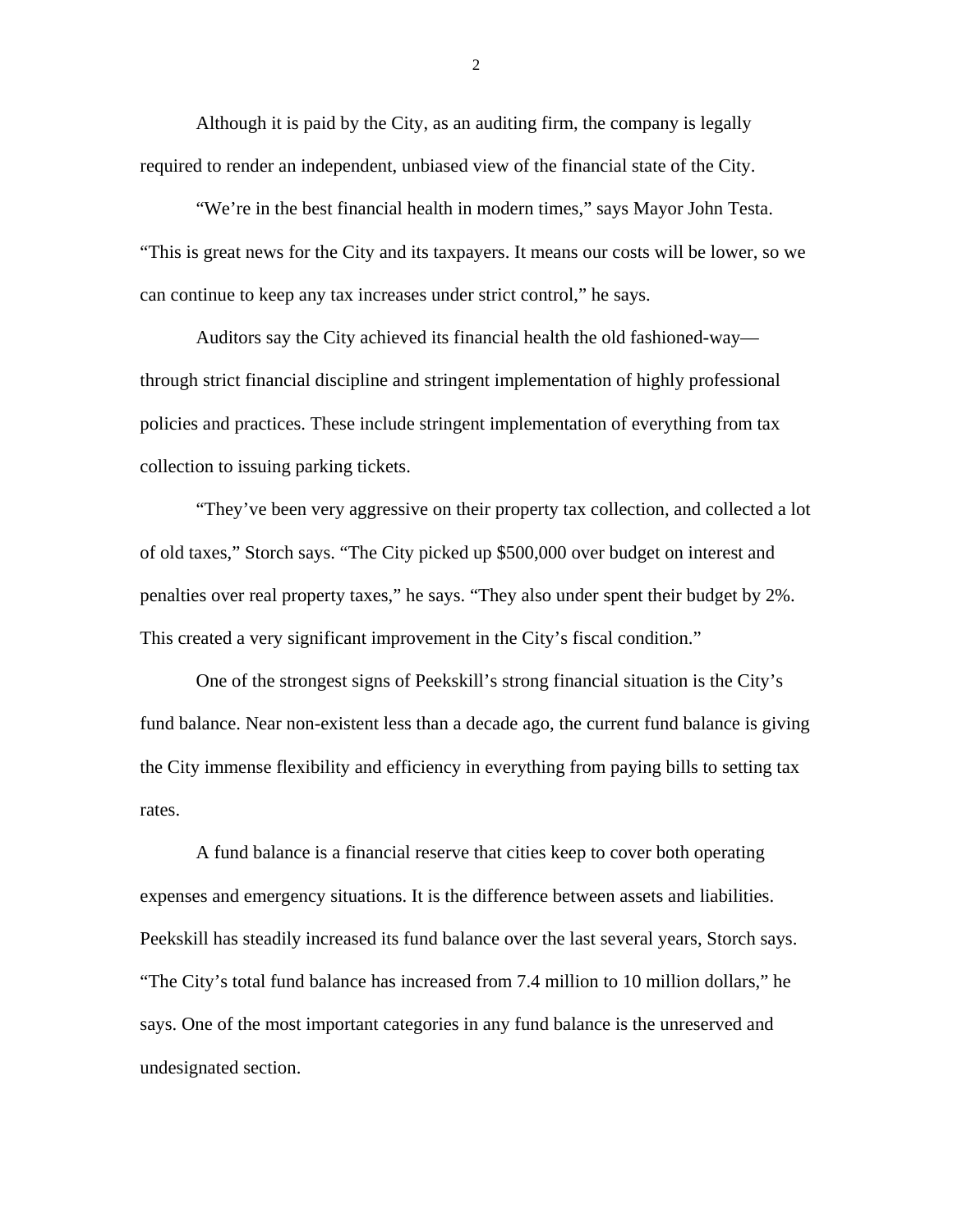This sum of unallocated funds can be used for a myriad of different official purposes. It is most important in allow Peekskill to build a bridge between seasonal tax collection periods.

"The reserved and undesignated fund has gone from 2.4 million to 3.3 million. That's a considerable increase," Storch says. "Peekskill now has an undesignated fund that is hovering somewhere around 11%, which would be indicative of very strong local government finances," he says.

Every city needs to borrow money for big projects. It is thus critical for a city to present a positive face to the bond market. Two decades ago, Peekskill's bonds were downgraded to near junk status. Today the City is about to ask to be upgraded to one of the highest levels in the marketplace. "The fund balance is one of the primary areas where Moody's and Standard and Poors will look to see a place's financial condition," Storch says.

A strong fund balance can also have a direct impact on Peekskill's budget. The City's fund balance is now large enough that Peekskill can eliminate a practice that has cost it in the six figures annually—the use of Tax Anticipation Notes (TANs).

TANs are used when a City does not have the financial reserves to meet expenses that are incurred between tax payment periods. In essence, the City borrows money against upcoming tax revenue to pay current expenses. In recent years, Peekskill's use of TANs had diminished dramatically, but the practice was still costing the City at least \$100,000 a year, Serrano says.

"At the end of 2004, the City borrowed \$10.3 million in TANs. At the end of 2005, it borrowed only \$3 million," Storch says. In 2006, that number will drop to zero.

3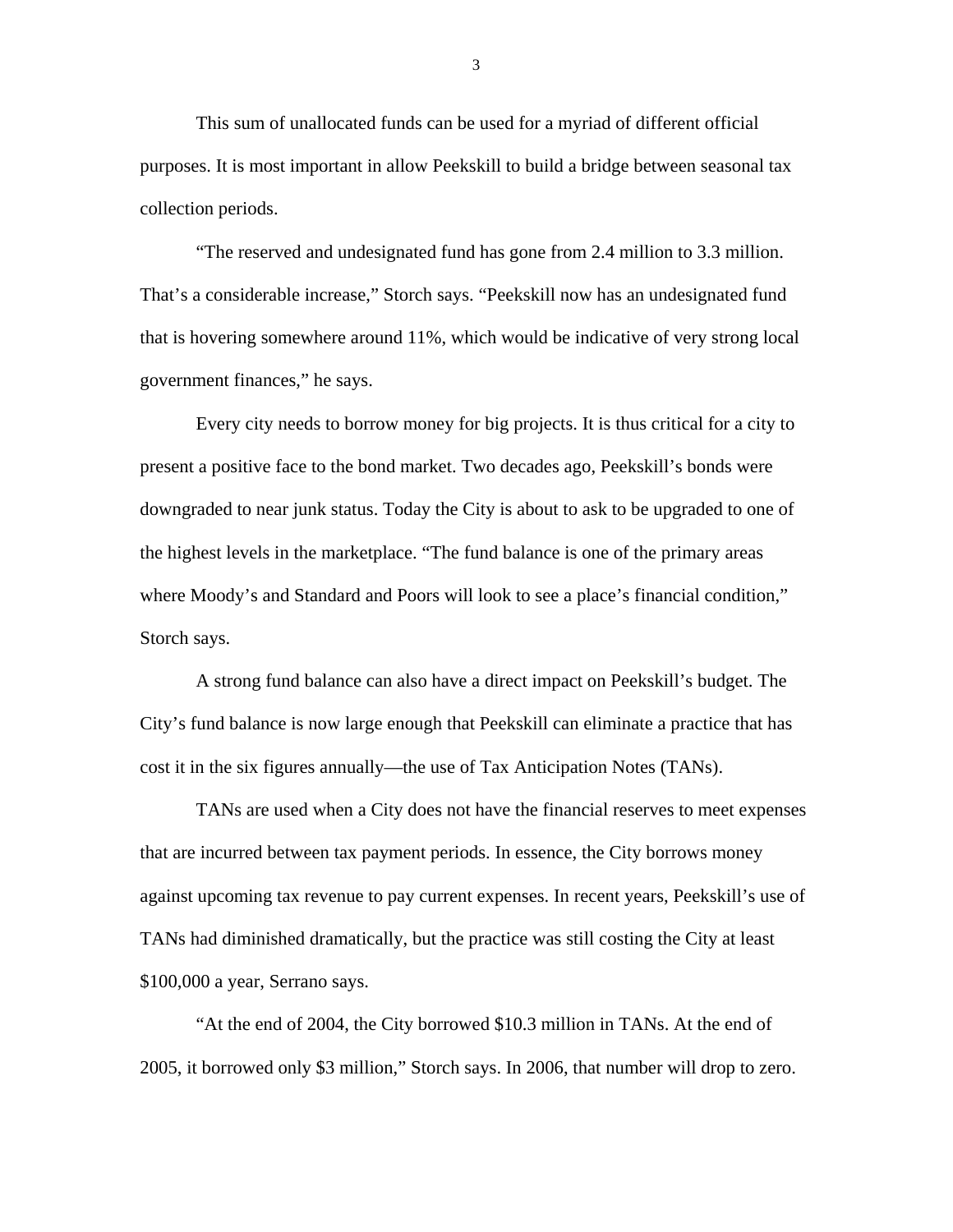With the larger fund balance, Peekskill has now been able to stop using TANs entirely, a proud Serrano says. He has been relentlessly committed to eradicating TANs since he started working for Peekskill about a decade ago. "We've been going through a process of trying to eliminate the need to borrow money to pay our bills," he says. "This is something the City has struggled with for 25 years. I've made it a mission to work the Council to eliminate that debt. We have now done that. 2006 will be the first year the City doesn't have to borrow a TAN in more than two decades," he says.

Elimination of TANs and several years of very positive financial reports have tremendous implications for the City, Serrano says. Besides eliminating the cost of the TANs themselves, the City's positive financial picture will improve its bond rating, thus dramatically reducing the cost of borrowing money to fund such things as the numerous major infrastructure projects the City is currently undertaking.

This is a far cry from where Peekskill's finances were a couple of decades ago. "There were times when the agencies downgraded Peekskill's bond rating to junk bond status," Serrano says. "Now we're ranked as one of the best and most financially stable communities in the state," he says. The latest audit confirms that, as a City, Peekskill does not overspend and budgets very conservatively.

Testa congratulates and thanks Peekskill's department heads for the work they have done in keeping expenditures down. "People at all levels of City government have worked very hard at serving our taxpayers by providing expanded services while at the same time reducing their budgets," he says.

What makes the progress even more impressive is the fact that 80%-90% of City expenditures involve personnel and benefit costs that the City is obliged to pay.

4